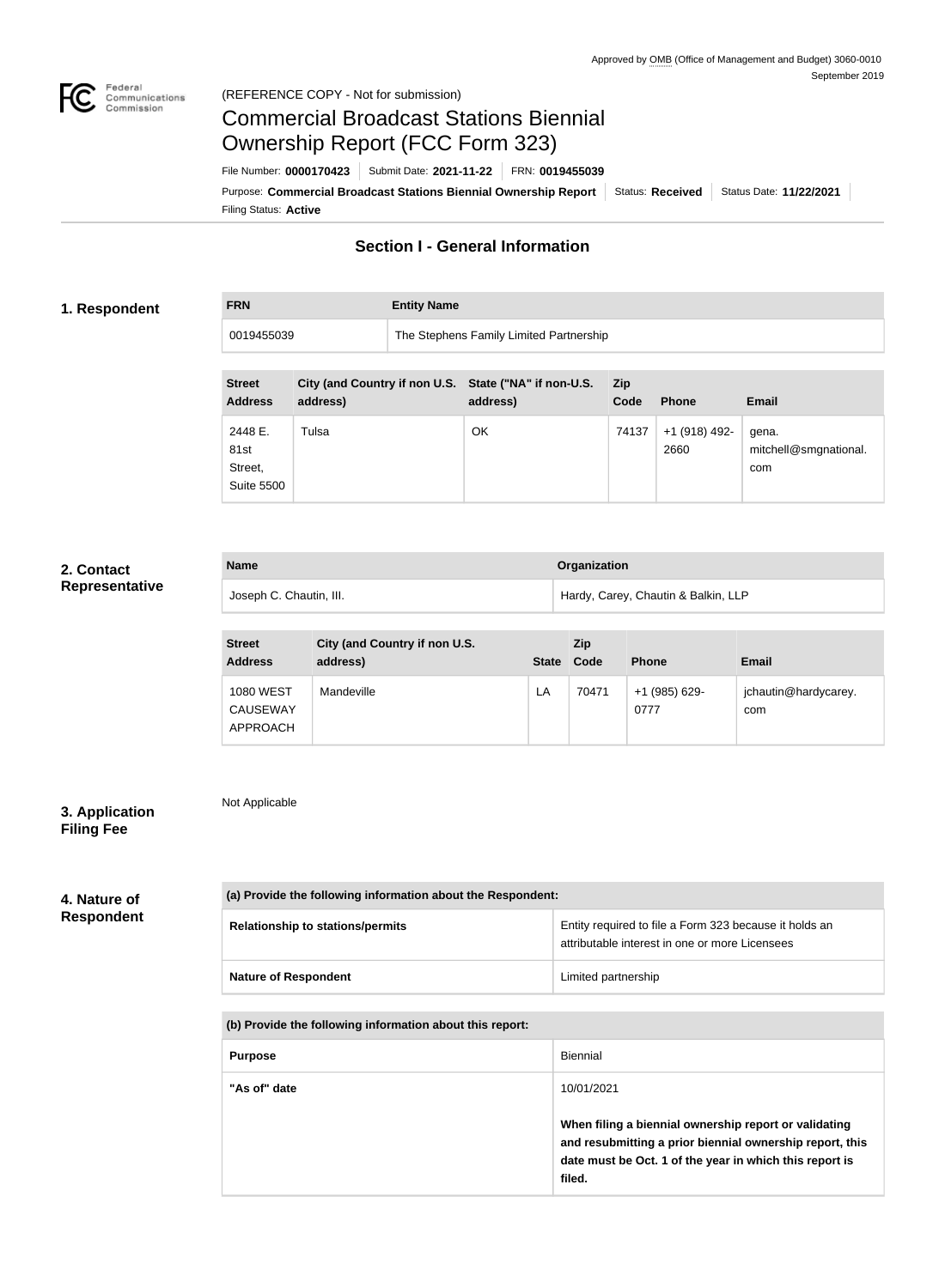#### **Respondent is filing this report to cover the following Licensee(s) and station(s):**

| Licensee/Permittee Name               | <b>FRN</b> |
|---------------------------------------|------------|
| Stephens Media Group - Rochester, LLC | 0017739384 |

| Fac. ID No. | <b>Call Sign</b> | <b>City</b>      | <b>State</b> | <b>Service</b> |
|-------------|------------------|------------------|--------------|----------------|
| 1907        | WRMM-FM          | <b>ROCHESTER</b> | <b>NY</b>    | <b>FM</b>      |
| 6859        | <b>WZNE</b>      | <b>BRIGHTON</b>  | <b>NY</b>    | <b>FM</b>      |
| 37824       | <b>WFKL</b>      | <b>FAIRPORT</b>  | <b>NY</b>    | <b>FM</b>      |

| <b>Licensee/Permittee Name</b> | <b>FRN</b> |
|--------------------------------|------------|
| SMG-Redding, LLC               | 0028566784 |

| Fac. ID No. | <b>Call Sign</b> | <b>City</b>             | <b>State</b> | <b>Service</b> |
|-------------|------------------|-------------------------|--------------|----------------|
| 40919       | <b>KALF</b>      | <b>RED BLUFF</b>        | CA           | <b>FM</b>      |
| 41241       | <b>KRRX</b>      | <b>BURNEY</b>           | CA           | FM             |
| 41620       | <b>KRDG</b>      | <b>SHINGLETOWN</b>      | CA           | FM             |
| 51639       | <b>KNRO</b>      | <b>REDDING</b>          | CA           | AM             |
| 51641       | <b>KSHA</b>      | <b>REDDING</b>          | CA           | <b>FM</b>      |
| 54039       | <b>KWLZ</b>      | <b>SHASTA LAKE CITY</b> | CA           | <b>FM</b>      |
| 87171       | <b>KQMS</b>      | <b>REDDING</b>          | CA           | AM             |

| <b>Licensee/Permittee Name</b> | <b>FRN</b> |  |
|--------------------------------|------------|--|
|--------------------------------|------------|--|

Stephens Media Group - Massena, , LLC 0017259094

| Fac. ID No. | <b>Call Sign</b> | <b>City</b>    | <b>State</b> | <b>Service</b> |
|-------------|------------------|----------------|--------------|----------------|
| 97          | <b>WMSA</b>      | <b>MASSENA</b> | <b>NY</b>    | AM             |
| 15821       | <b>WRCD</b>      | <b>CANTON</b>  | <b>NY</b>    | FM             |
| 60470       | <b>WVLF</b>      | <b>NORWOOD</b> | <b>NY</b>    | FM             |

| Licensee/Permittee Name | <b>FRN</b> |  |
|-------------------------|------------|--|
|                         |            |  |

| SMG-Yakima, LLC | 0027414440 |
|-----------------|------------|

| Fac. ID No. | <b>Call Sign</b> | <b>City</b>      | <b>State</b> | <b>Service</b> |
|-------------|------------------|------------------|--------------|----------------|
| 7918        | <b>KTCR</b>      | <b>SELAH</b>     | <b>WA</b>    | AM             |
| 7919        | <b>KXDD</b>      | YAKIMA           | <b>WA</b>    | FM             |
| 36031       | <b>KHHK</b>      | YAKIMA           | <b>WA</b>    | FM             |
| 49875       | <b>KBBO</b>      | YAKIMA           | <b>WA</b>    | AM             |
| 49876       | <b>KRSE</b>      | YAKIMA           | <b>WA</b>    | FM             |
| 53674       | <b>KARY-FM</b>   | <b>GRANDVIEW</b> | <b>WA</b>    | FM             |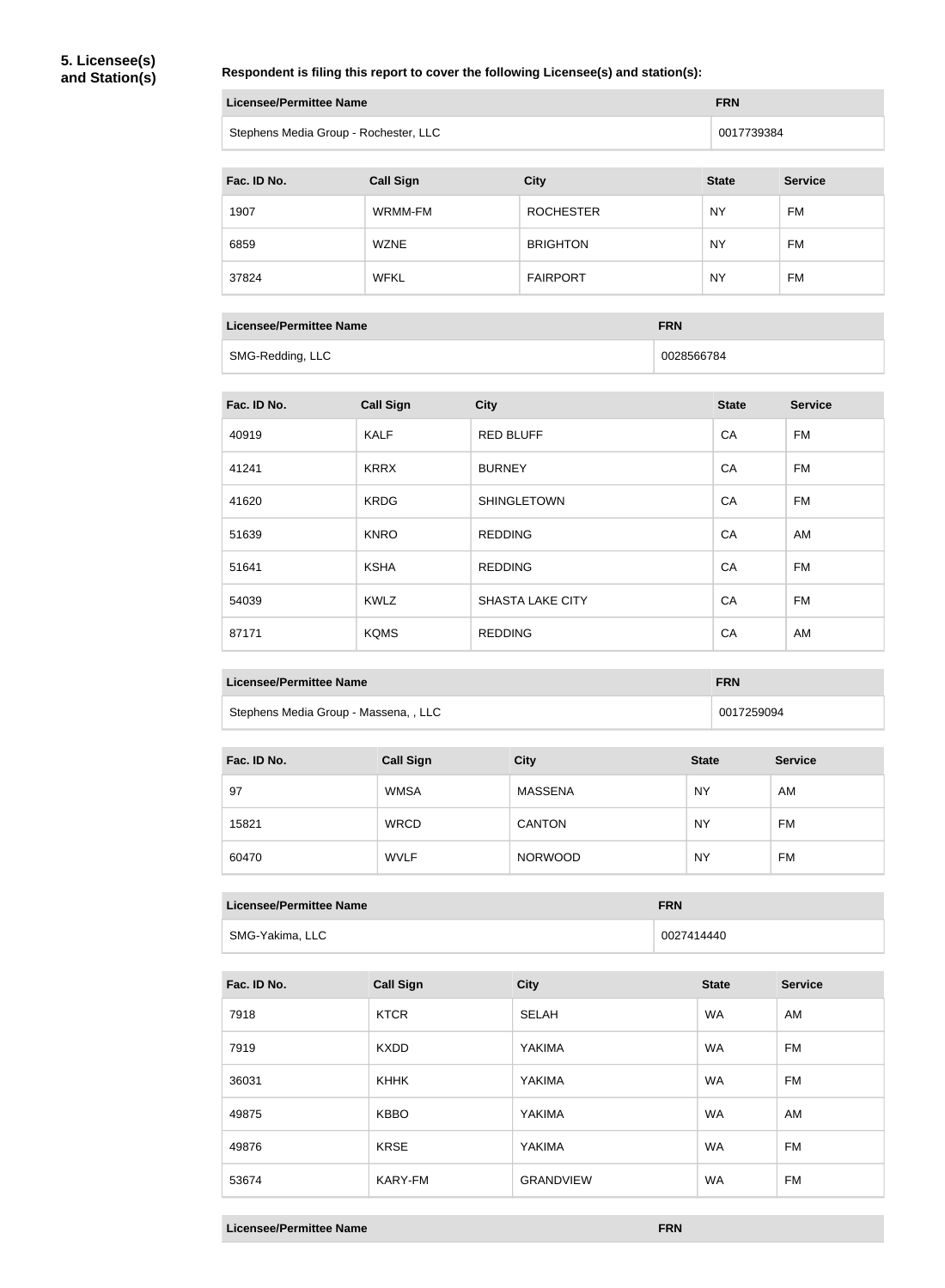| <b>SMG-Tri Cities, LLC</b> | 0027414457 |
|----------------------------|------------|
|                            |            |

| Fac. ID No. | <b>Call Sign</b> | <b>City</b>        | <b>State</b> | <b>Service</b> |
|-------------|------------------|--------------------|--------------|----------------|
| 12455       | <b>KIOK</b>      | <b>RICHLAND</b>    | <b>WA</b>    | FM             |
| 35717       | <b>KKSR</b>      | <b>WALLA WALLA</b> | <b>WA</b>    | FM             |
| 53139       | <b>KJOX</b>      | <b>KENNEWICK</b>   | <b>WA</b>    | AM             |
| 53140       | <b>KEGX</b>      | <b>RICHLAND</b>    | <b>WA</b>    | FM             |
| 63359       | <b>KALE</b>      | <b>RICHLAND</b>    | <b>WA</b>    | AM             |
| 77777       | KUJ-FM           | <b>BURBANK</b>     | <b>WA</b>    | FM             |

| Licensee/Permittee Name | <b>FRN</b> |
|-------------------------|------------|
| SMG-Monterey, LLC       | 0028566768 |

| Fac. ID No. | <b>Call Sign</b> | <b>City</b>     | <b>State</b> | <b>Service</b> |
|-------------|------------------|-----------------|--------------|----------------|
| 7714        | <b>KWAV</b>      | <b>MONTEREY</b> | CA           | FM             |
| 9858        | <b>KHIP</b>      | <b>GONZALES</b> | CA           | FM             |
| 29337       | <b>KKHK</b>      | <b>CARMEL</b>   | CA           | FM             |
| 54621       | <b>KCDU</b>      | <b>CARMEL</b>   | CA           | <b>FM</b>      |
| 54745       | <b>KPIG-FM</b>   | <b>FREEDOM</b>  | CA           | FM             |

| Licensee/Permittee Name | <b>FRN</b> |
|-------------------------|------------|
| SMG-Monroe, LLC         | 0028566917 |

| Fac. ID No. | <b>Call Sign</b> | <b>City</b>        | <b>State</b> | <b>Service</b> |
|-------------|------------------|--------------------|--------------|----------------|
| 34016       | <b>KMYY</b>      | <b>RAYVILLE</b>    | LA           | FM             |
| 50405       | <b>KXRR</b>      | <b>MONROE</b>      | LA           | FM             |
| 52510       | <b>KZRZ</b>      | <b>WEST MONROE</b> | LA           | FM             |
| 67283       | <b>KNNW</b>      | <b>COLUMBIA</b>    | LA           | FM             |

#### **Licensee/Permittee Name FRN**

| SMG-Spokane, LLC | 0028566800 |
|------------------|------------|

| Fac. ID No. | <b>Call Sign</b> | <b>City</b>    | <b>State</b> | <b>Service</b> |
|-------------|------------------|----------------|--------------|----------------|
| 11234       | <b>KGA</b>       | <b>SPOKANE</b> | <b>WA</b>    | AM             |
| 11235       | <b>KJRB</b>      | <b>SPOKANE</b> | <b>WA</b>    | AM             |
| 11242       | KDRK-FM          | <b>SPOKANE</b> | <b>WA</b>    | FM             |
| 11243       | <b>KZBD</b>      | <b>SPOKANE</b> | <b>WA</b>    | FM             |
| 36488       | <b>KBBD</b>      | <b>SPOKANE</b> | <b>WA</b>    | FM             |
| 53147       | <b>KEYF-FM</b>   | <b>CHENEY</b>  | <b>WA</b>    | <b>FM</b>      |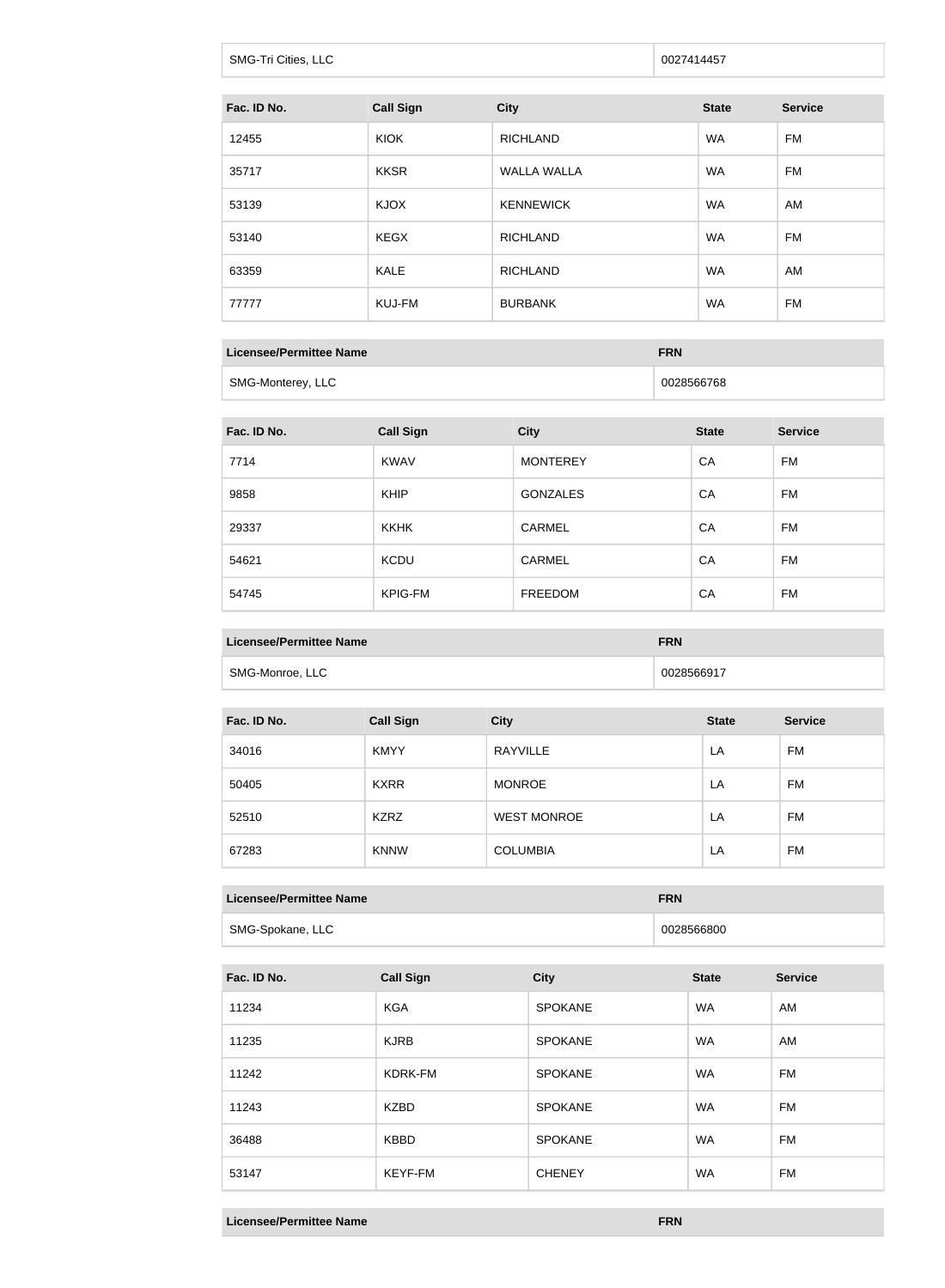| SMG-Medford, LLC | 0028566578 |
|------------------|------------|
|                  |            |

| Fac. ID No. | <b>Call Sign</b> | <b>City</b>    | <b>State</b> | <b>Service</b> |
|-------------|------------------|----------------|--------------|----------------|
| 17573       | <b>KAKT</b>      | <b>PHOENIX</b> | <b>OR</b>    | FM             |
| 33678       | KBOY-FM          | <b>MEDFORD</b> | <b>OR</b>    | FM             |
| 57434       | KCMX-FM          | <b>ASHLAND</b> | <b>OR</b>    | FM             |
| 57733       | <b>KTMT</b>      | <b>ASHLAND</b> | <b>OR</b>    | AM             |
| 60313       | KTMT-FM          | <b>MEDFORD</b> | <b>OR</b>    | <b>FM</b>      |
| 60314       | <b>KCMX</b>      | <b>PHOENIX</b> | <b>OR</b>    | AM             |
|             |                  |                |              |                |

| Licensee/Permittee Name               | <b>FRN</b> |  |
|---------------------------------------|------------|--|
| Stephens Media Group - Watertown, LLC | 0017400458 |  |

| Fac. ID No. | <b>Call Sign</b> | <b>City</b>      | <b>State</b> | <b>Service</b> |
|-------------|------------------|------------------|--------------|----------------|
| 153         | WCIZ-FM          | <b>WATERTOWN</b> | <b>NY</b>    | <b>FM</b>      |
| 154         | <b>WTNY</b>      | <b>WATERTOWN</b> | <b>NY</b>    | AM             |
| 71093       | <b>WNER</b>      | <b>WATERTOWN</b> | <b>NY</b>    | AM             |
| 71094       | WFRY-FM          | <b>WATERTOWN</b> | <b>NY</b>    | <b>FM</b>      |

| <b>Licensee/Permittee Name</b> | <b>FRN</b> |
|--------------------------------|------------|
| SMG-Merced, LLC                | 0028566685 |

| Fac. ID No. | <b>Call Sign</b> | <b>City</b>     | <b>State</b> | <b>Service</b> |
|-------------|------------------|-----------------|--------------|----------------|
| 7707        | <b>KUBB</b>      | <b>MARIPOSA</b> | CA           | <b>FM</b>      |
| 20334       | <b>KHTN</b>      | <b>PLANADA</b>  | CA           | FM             |
| 41173       | KABX-FM          | <b>MERCED</b>   | CA           | FM             |
| 41174       | <b>KYOS</b>      | <b>MERCED</b>   | CA           | AM             |
| 65374       | KLOQ-FM          | <b>WINTON</b>   | CA           | <b>FM</b>      |
| 87180       | <b>KBRE</b>      | <b>MERCED</b>   | CA           | AM             |

#### **Licensee/Permittee Name FRN**

SMG - Tulsa, LLC 20023020316

| Fac. ID No. | <b>Call Sign</b> | <b>City</b>     | <b>State</b> | <b>Service</b> |
|-------------|------------------|-----------------|--------------|----------------|
| 22665       | <b>KCFO</b>      | <b>TULSA</b>    | OK           | AM             |
| 28850       | KXOJ-FM          | <b>GLENPOOL</b> | OK           | <b>FM</b>      |
| 59979       | KMYZ-FM          | <b>PRYOR</b>    | OK           | <b>FM</b>      |

| Licensee/Permittee Name                | <b>FRN</b> |
|----------------------------------------|------------|
| Stephens Media Group - Ogdensburg, LLC | 0017259110 |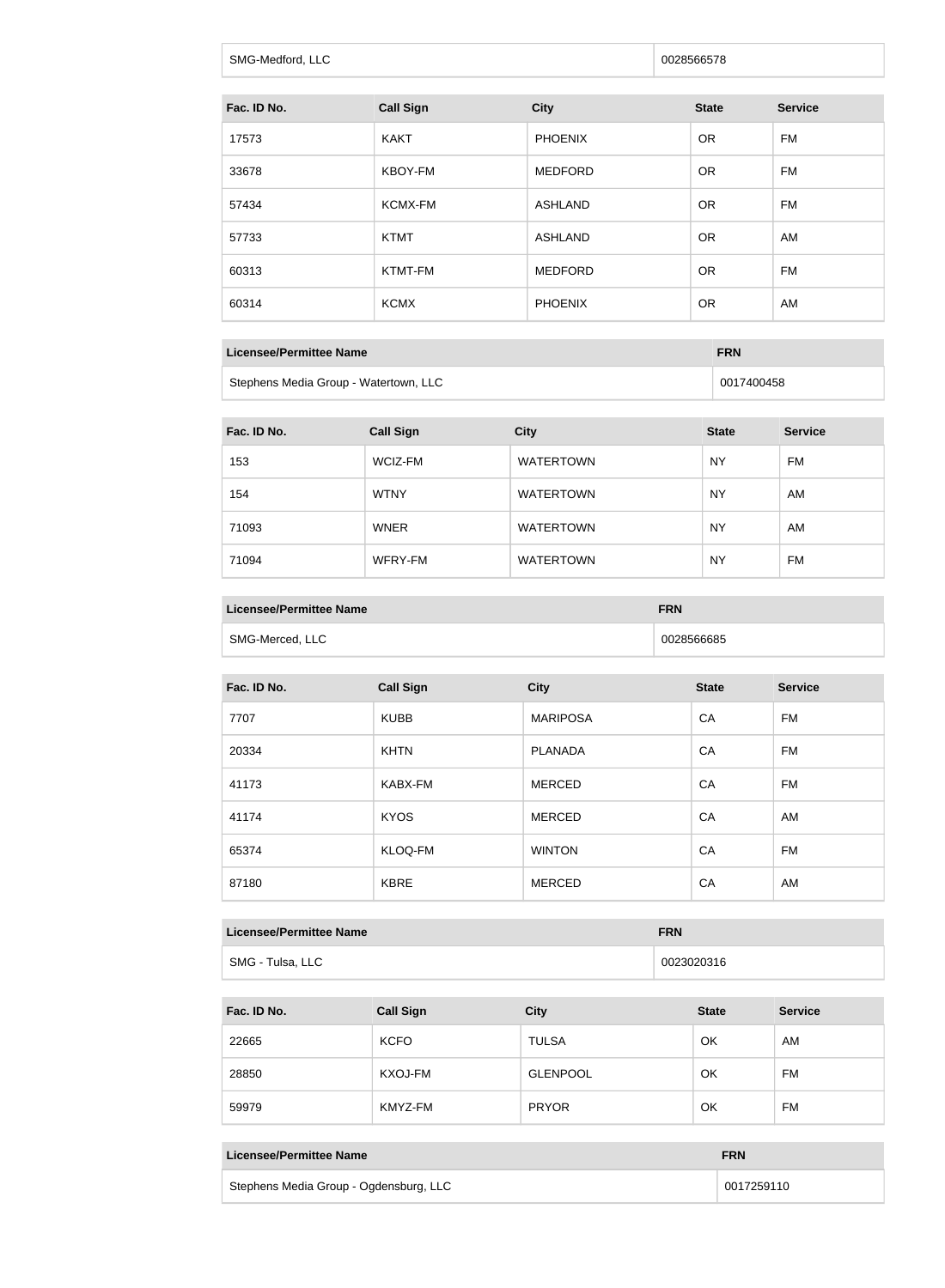| Fac. ID No. | <b>Call Sign</b> | <b>City</b>       | <b>State</b> | <b>Service</b> |
|-------------|------------------|-------------------|--------------|----------------|
| 3410        | WNCQ-FM          | <b>CANTON</b>     | <b>NY</b>    | <b>FM</b>      |
| 49708       | <b>WYSX</b>      | <b>MORRISTOWN</b> | <b>NY</b>    | <b>FM</b>      |
| 77827       | <b>WPAC</b>      | <b>OGDENSBURG</b> | <b>NY</b>    | <b>FM</b>      |

| Licensee/Permittee Name | <b>FRN</b> |
|-------------------------|------------|
| SMG-Alexandria, LLC     | 0028566842 |

| Fac. ID No. | <b>Call Sign</b> | <b>City</b>   | <b>State</b> | <b>Service</b> |
|-------------|------------------|---------------|--------------|----------------|
| 8166        | KLAA-FM          | <b>TIOGA</b>  | LA           | FM             |
| 51078       | <b>KEZP</b>      | <b>BUNKIE</b> | LA           | FM             |
| 86913       | <b>KBKK</b>      | <b>BALL</b>   | LA           | FM             |

| Licensee/Permittee Name | <b>FRN</b> |
|-------------------------|------------|
| SMG-Ardmore, LLC        | 0025451055 |

| Fac. ID No. | <b>Call Sign</b> | <b>City</b>    | <b>State</b> | <b>Service</b> |
|-------------|------------------|----------------|--------------|----------------|
| 11181       | KKAJ-FM          | <b>DAVIS</b>   | OK           | FM             |
| 11182       | <b>KVSO</b>      | ARDMORE        | OK           | AM             |
| 58333       | <b>KYNZ</b>      | LONE GROVE     | OK           | FM             |
| 88041       | <b>KTRX</b>      | <b>DICKSON</b> | OK           | FM             |

## **Section II – Biennial Ownership Information**

#### **1. 47 C.F.R. Section 73.3613 and Other Documents**

Licensee Respondents that hold authorizations for one or more full power television, AM, and/or FM stations should list all contracts and other instruments set forth in 47 C.F.R. Section 73.3613(a) through (c) for the facility or facilities listed on this report. In addition, attributable Local Marketing Agreements (LMAs) and attributable Joint Sales Agreements (JSAs) must be disclosed by the licensee of the brokering station on its ownership report. If the agreement is an attributable LMA, an attributable JSA, or a network affiliation agreement, check the appropriate box. Otherwise, select "Other." Non-Licensee Respondents, as well as Licensee Respondents that only hold authorizations for Class A television and/or low power television stations, should select "Not Applicable" in response to this question.

Not Applicable.

**2. Ownership Interests**

**(a)** Ownership Interests. This Question requires Respondents to enter detailed information about ownership interests by generating a series of subforms. Answer each question on each subform. The first subform listing should be for the Respondent itself. If the Respondent is not a natural person, also list each of the officers, directors, stockholders, non-insulated partners, non-insulated members, and any other persons or entities with a direct attributable interest in the Respondent pursuant to the standards set forth in 47 C.F.R. Section 73.3555. (A "direct" interest is one that is not held through any intervening companies or entities.) List each interest holder with a direct attributable interest in the Respondent separately.

Leave the percentage of total assets (Equity Debt Plus) field blank for an interest holder unless that interest holder has an attributable interest in the Respondent solely on the basis of the Commission's Equity Debt Plus attribution standard, 47 C.F.R. Section 73.3555, Note 2(i).

In the case of vertical or indirect ownership structures, list only those interests in the Respondent that also represent an attributable interest in the Licensee(s) for which the report is being submitted.

Entities that are part of an organizational structure that includes holding companies or other forms of indirect ownership must file separate ownership reports. In such a structure do not report, or file a separate report for, any interest holder that does not have an attributable interest in the Licensee(s) for which the report is being submitted.

Please see the Instructions for further detail concerning interests that must be reported in response to this question.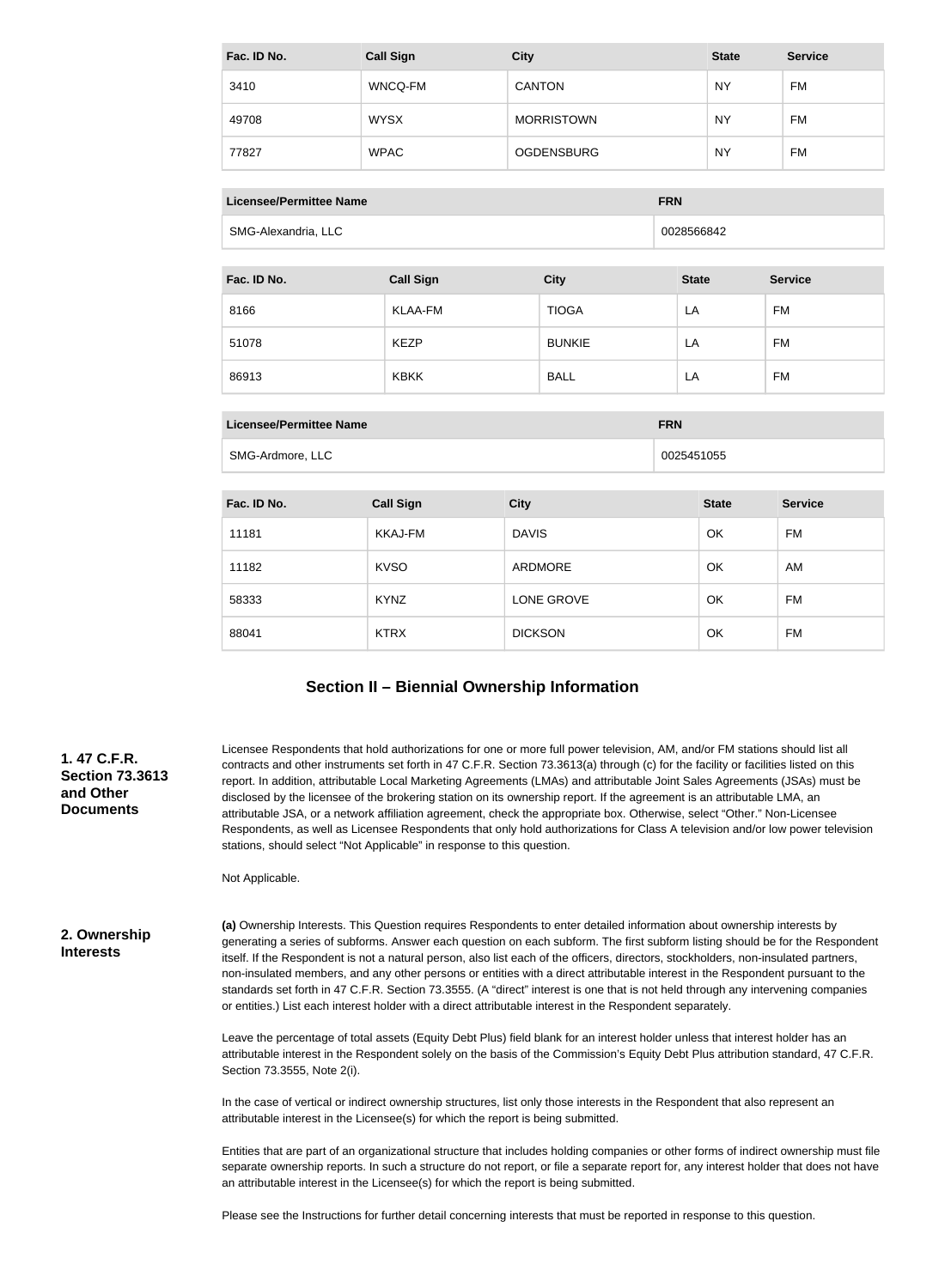The Respondent must provide an FCC Registration Number for each interest holder reported in response to this question. Please see the Instructions for detailed information and guidance concerning this requirement.

| <b>Ownership Information</b>                                                                                                     |                                                         |                                         |                            |  |
|----------------------------------------------------------------------------------------------------------------------------------|---------------------------------------------------------|-----------------------------------------|----------------------------|--|
| <b>FRN</b>                                                                                                                       | 0019455039                                              |                                         |                            |  |
| <b>Entity Name</b>                                                                                                               |                                                         | The Stephens Family Limited Partnership |                            |  |
| <b>Address</b>                                                                                                                   | PO Box                                                  |                                         |                            |  |
|                                                                                                                                  | <b>Street 1</b>                                         | 2448 E. 81st Street, Suite 5500         |                            |  |
|                                                                                                                                  | <b>Street 2</b>                                         |                                         |                            |  |
|                                                                                                                                  | <b>City</b>                                             | Tulsa                                   |                            |  |
|                                                                                                                                  | State ("NA" if non-U.S.<br>address)                     | OK                                      |                            |  |
|                                                                                                                                  | <b>Zip/Postal Code</b>                                  | 74137                                   |                            |  |
|                                                                                                                                  | Country (if non-U.S.<br>address)                        | <b>United States</b>                    |                            |  |
| <b>Listing Type</b>                                                                                                              | Respondent                                              |                                         |                            |  |
| <b>Positional Interests</b><br>(check all that apply)                                                                            | Respondent                                              |                                         |                            |  |
| <b>Tribal Nation or Tribal</b><br><b>Entity</b>                                                                                  | Interest holder is not a Tribal nation or Tribal entity |                                         |                            |  |
| <b>Interest Percentages</b><br>(enter percentage values                                                                          | Voting                                                  | 0.0%                                    | <b>Jointly Held?</b><br>No |  |
| from 0.0 to 100.0)                                                                                                               | <b>Equity</b>                                           | 0.0%                                    |                            |  |
|                                                                                                                                  | <b>Total assets (Equity Debt</b><br>Plus)               | 0.0%                                    |                            |  |
| Does interest holder have an attributable interest in one or more broadcast stations<br>No<br>that do not appear on this report? |                                                         |                                         |                            |  |

#### **Ownership Information**

| <b>FRN</b>                                            | 0024185530                                           |                      |
|-------------------------------------------------------|------------------------------------------------------|----------------------|
| <b>Entity Name</b>                                    | David P. Stephens Trust (David P. Stephens, Trustee) |                      |
| <b>Address</b>                                        | PO Box                                               |                      |
|                                                       | Street 1                                             | 2448 E. 81st Street  |
|                                                       | <b>Street 2</b>                                      | <b>Suite 5500</b>    |
|                                                       | <b>City</b>                                          | Tulsa                |
|                                                       | State ("NA" if non-U.S.<br>address)                  | OK                   |
|                                                       | <b>Zip/Postal Code</b>                               | 74137                |
|                                                       | Country (if non-U.S.<br>address)                     | <b>United States</b> |
| <b>Listing Type</b>                                   | Other Interest Holder                                |                      |
| <b>Positional Interests</b><br>(check all that apply) | <b>General Partner</b>                               |                      |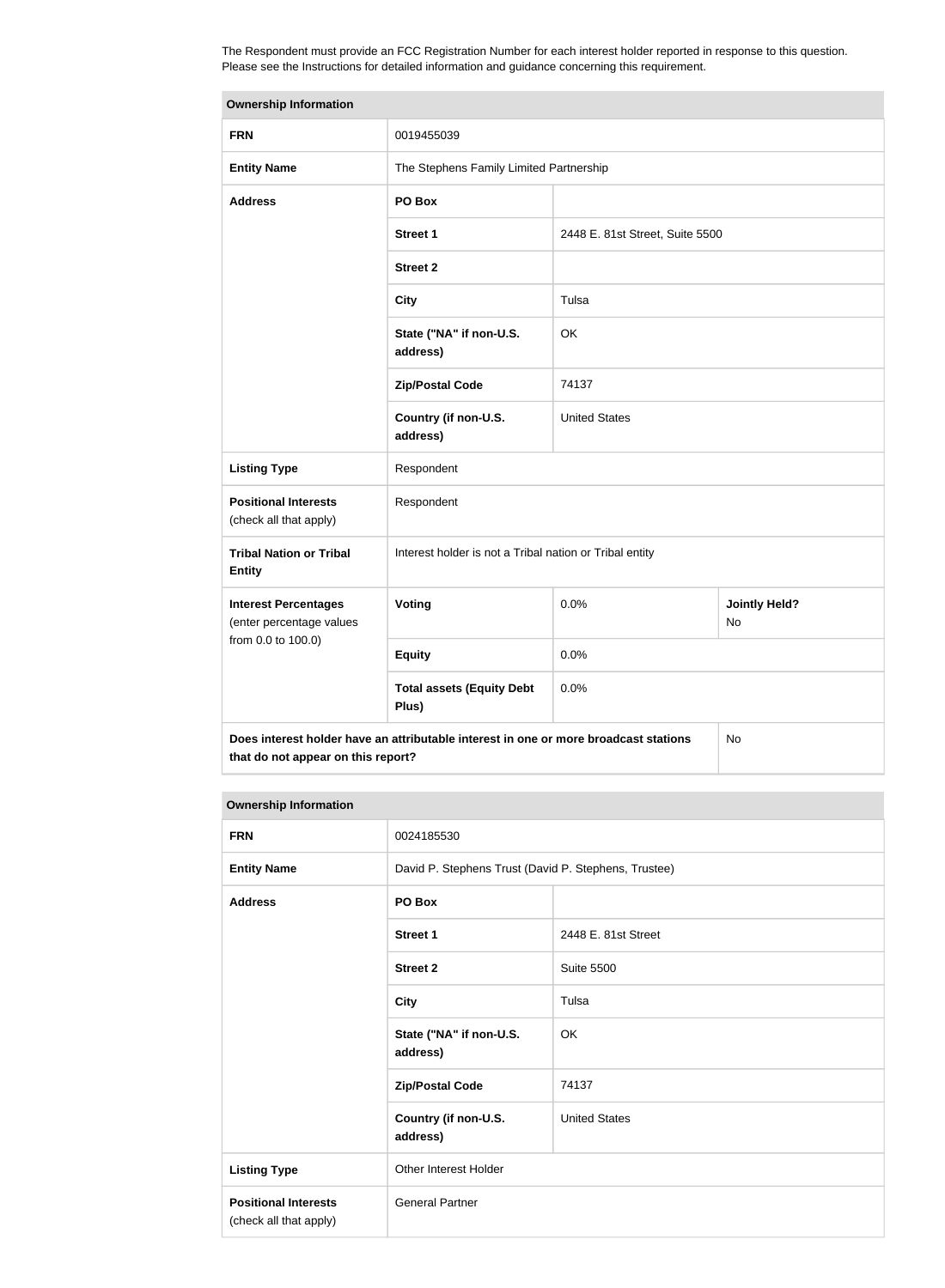| <b>Tribal Nation or Tribal</b><br><b>Entity</b>                               | Interest holder is not a Tribal nation or Tribal entity                              |         |                             |
|-------------------------------------------------------------------------------|--------------------------------------------------------------------------------------|---------|-----------------------------|
| <b>Interest Percentages</b><br>(enter percentage values<br>from 0.0 to 100.0) | Voting                                                                               | 100.0%  | <b>Jointly Held?</b><br>No. |
|                                                                               | <b>Equity</b>                                                                        | 1.0%    |                             |
|                                                                               | <b>Total assets (Equity Debt</b><br>Plus)                                            | $0.0\%$ |                             |
| that do not appear on this report?                                            | Does interest holder have an attributable interest in one or more broadcast stations |         | Yes                         |

#### **Ownership Information**

| <b>FRN</b>                                                                                  | 0024201006                                                                                       |                      |                            |
|---------------------------------------------------------------------------------------------|--------------------------------------------------------------------------------------------------|----------------------|----------------------------|
| <b>Entity Name</b>                                                                          | Stephens Family Trust dated October 22, 2014 (David Stephens and Tina Stephens, Co-<br>Trustees) |                      |                            |
| <b>Address</b>                                                                              | PO Box                                                                                           |                      |                            |
|                                                                                             | <b>Street 1</b>                                                                                  | 2448 E. 81st Street  |                            |
|                                                                                             | <b>Street 2</b>                                                                                  | <b>Suite 5500</b>    |                            |
|                                                                                             | <b>City</b>                                                                                      | Tulsa                |                            |
|                                                                                             | State ("NA" if non-U.S.<br>address)                                                              | OK                   |                            |
|                                                                                             | <b>Zip/Postal Code</b>                                                                           | 74137                |                            |
|                                                                                             | Country (if non-U.S.<br>address)                                                                 | <b>United States</b> |                            |
| <b>Listing Type</b>                                                                         | Other Interest Holder                                                                            |                      |                            |
| <b>Positional Interests</b><br>(check all that apply)                                       | <b>Limited Partner</b>                                                                           |                      |                            |
| <b>Tribal Nation or Tribal</b><br><b>Entity</b>                                             | Interest holder is not a Tribal nation or Tribal entity                                          |                      |                            |
| <b>Interest Percentages</b><br>(enter percentage values                                     | <b>Voting</b>                                                                                    | 0.0%                 | <b>Jointly Held?</b><br>No |
| from 0.0 to 100.0)                                                                          | <b>Equity</b>                                                                                    | 99.0%                |                            |
|                                                                                             | <b>Total assets (Equity Debt</b><br>Plus)                                                        | 0.0%                 |                            |
| Does interest holder have an attributable interest in one or more broadcast stations<br>Yes |                                                                                                  |                      |                            |

# **that do not appear on this report?**

| <b>Ownership Information</b> |                     |  |  |
|------------------------------|---------------------|--|--|
| 0019435387                   |                     |  |  |
| David P. Stephens            |                     |  |  |
| PO Box                       |                     |  |  |
| <b>Street 1</b>              | 2448 E. 81st Street |  |  |
| <b>Street 2</b>              | <b>Suite 5500</b>   |  |  |
| <b>City</b>                  | Tulsa               |  |  |
|                              |                     |  |  |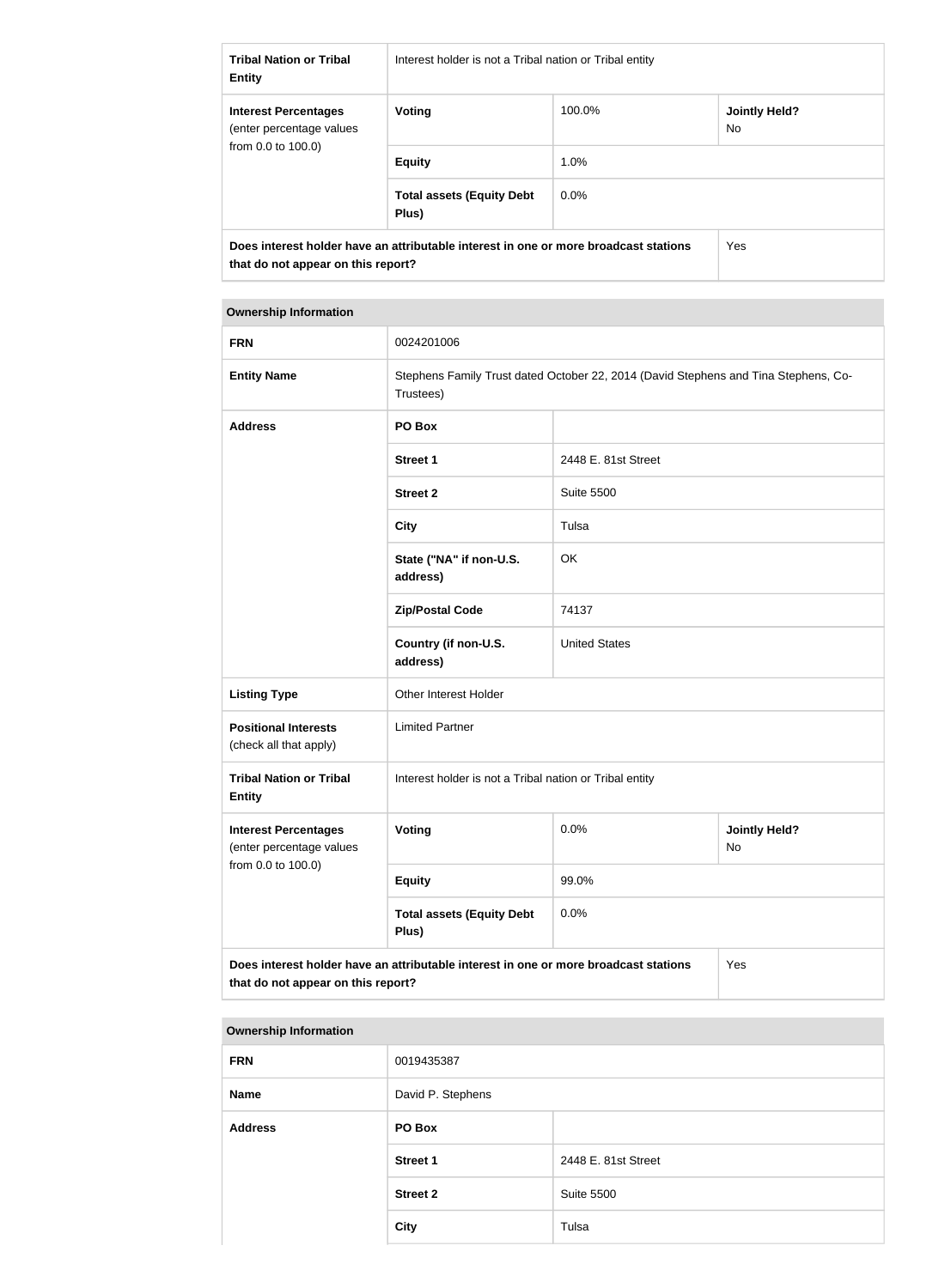|                                                                                      | State ("NA" if non-U.S.<br>address)                 | <b>OK</b>              |                            |
|--------------------------------------------------------------------------------------|-----------------------------------------------------|------------------------|----------------------------|
|                                                                                      | <b>Zip/Postal Code</b>                              | 74137                  |                            |
|                                                                                      | Country (if non-U.S.<br>address)                    | <b>United States</b>   |                            |
| <b>Listing Type</b>                                                                  | <b>Other Interest Holder</b>                        |                        |                            |
| <b>Positional Interests</b><br>(check all that apply)                                | Other - Trustee, DPS Trust and Co-Trustee, SF Trust |                        |                            |
| Citizenship, Gender,                                                                 | <b>Citizenship</b>                                  | <b>US</b>              |                            |
| <b>Ethnicity, and Race</b><br><b>Information (Natural</b>                            | Gender                                              | Male                   |                            |
| Persons Only)                                                                        | <b>Ethnicity</b>                                    | Not Hispanic or Latino |                            |
|                                                                                      | Race                                                | White                  |                            |
| <b>Interest Percentages</b><br>(enter percentage values<br>from 0.0 to 100.0)        | Voting                                              | 0.0%                   | <b>Jointly Held?</b><br>No |
|                                                                                      | <b>Equity</b>                                       | 0.0%                   |                            |
|                                                                                      | <b>Total assets (Equity Debt</b><br>Plus)           | 0.0%                   |                            |
| Does interest holder have an attributable interest in one or more broadcast stations |                                                     |                        | Yes                        |

**that do not appear on this report?**

**Ownership Information FRN** 0019435460 **Name** Tina K. Stephens **Address PO Box Street 1** 2448 E. 81st Street **Street 2** Suite 5500 **City** Tulsa **State ("NA" if non-U.S. address)** OK **Zip/Postal Code** 74137 **Country (if non-U.S. address)** United States **Listing Type Other Interest Holder Positional Interests** (check all that apply) Other - Co-Trustee, SF Trust **Citizenship, Gender, Ethnicity, and Race Information (Natural Persons Only) Citizenship** US Gender Female **Ethnicity** Not Hispanic or Latino **Race Race American Indian or Alaska Native, White Interest Percentages** (enter percentage values from 0.0 to 100.0) **Voting Voting Jointly Held?** No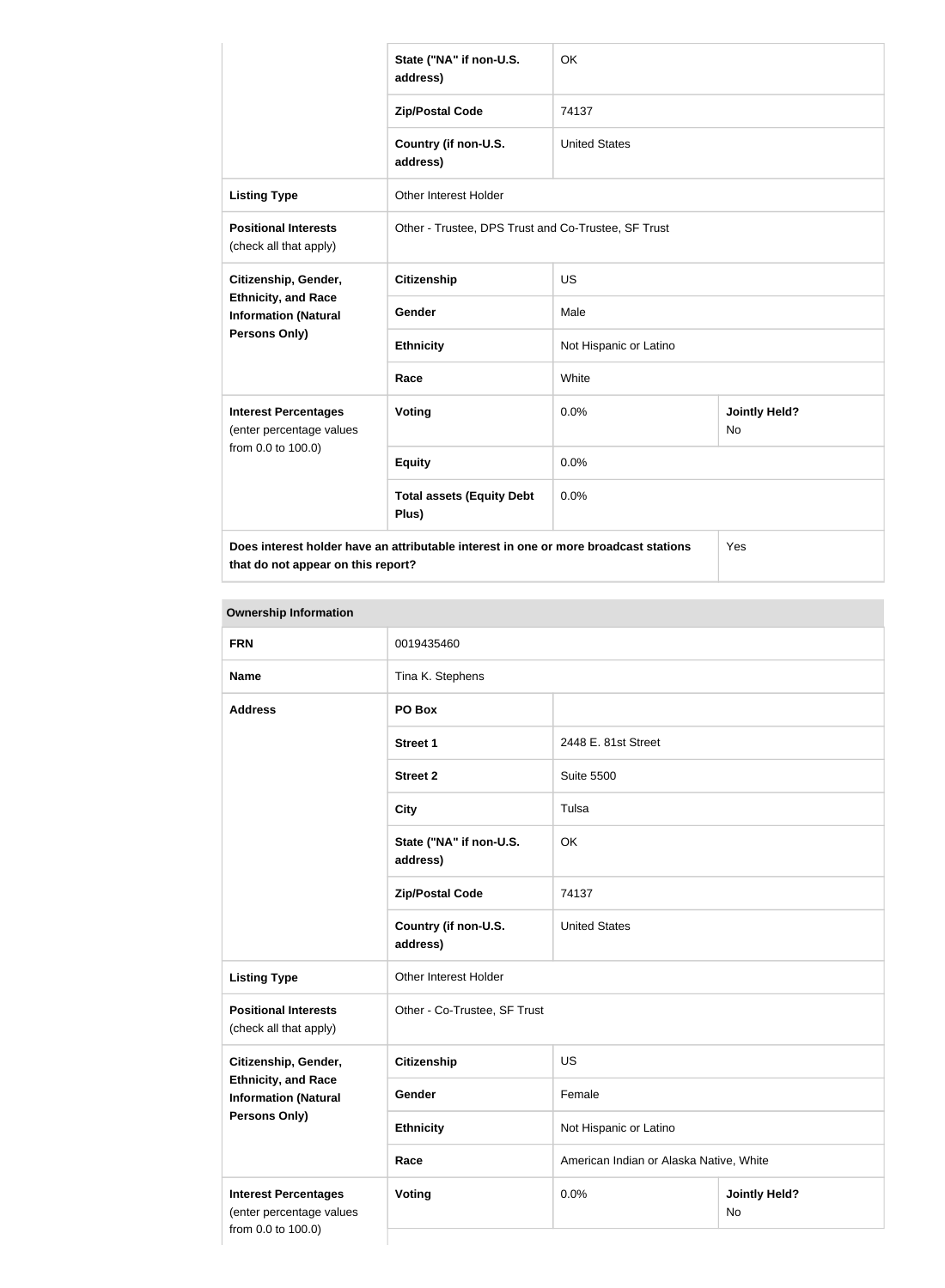|                                                                                                                                                            | <b>Equity</b>                             | $0.0\%$ |            |
|------------------------------------------------------------------------------------------------------------------------------------------------------------|-------------------------------------------|---------|------------|
|                                                                                                                                                            | <b>Total assets (Equity Debt</b><br>Plus) | $0.0\%$ |            |
| Does interest holder have an attributable interest in one or more broadcast stations<br>that do not appear on this report?                                 |                                           |         | <b>Yes</b> |
| Yes<br>(b) Respondent certifies that any interests, including equity, financial, or voting<br>interests, not reported in this filing are non-attributable. |                                           |         |            |

| (c) Does the Respondent or any reported interest holder<br>hold an attributable interest in any newspaper entities in | No. |
|-----------------------------------------------------------------------------------------------------------------------|-----|
| the same market as any station for which this report is                                                               |     |
| filed, as defined in 47 C.F.R. Section 73.3555?                                                                       |     |
|                                                                                                                       |     |
| If "Yes," provide information describing the interest(s), using                                                       |     |
| EITHER the subform OR the spreadsheet option below.                                                                   |     |
| Respondents with a large number (50 or more) of entries to                                                            |     |
| submit should use the spreadsheet option.                                                                             |     |
|                                                                                                                       |     |
| NOTE: Spreadsheets must be submitted in a special XML                                                                 |     |
| Spreadsheet format with the appropriate structure that is                                                             |     |
| specified in the documentation. For instructions on how to                                                            |     |
| use the spreadsheet option to complete this question                                                                  |     |
| (including templates to start with), please Click Here.                                                               |     |
| If using the subform, leave the percentage of total assets                                                            |     |
| (Equity Debt Plus) field blank for an interest holder unless                                                          |     |
| that interest holder has an attributable interest in the                                                              |     |
| newspaper entity solely on the basis of the Commission's                                                              |     |
| Equity Debt Plus attribution standard, 47 C.F.R. Section                                                              |     |
| 73.3555, Note 2(i). If using an XML Spreadsheet, enter "NA"                                                           |     |
| into the percentage of total assets (Equity Debt Plus) field                                                          |     |
| for an interest holder unless that interest holder has an                                                             |     |
| attributable interest in the newspaper entity solely on the                                                           |     |
| basis of the Commission's Equity Debt Plus attribution                                                                |     |
| standard.                                                                                                             |     |
| The Respondent must provide an FCC Registration Number                                                                |     |
| for each interest holder reported in response to this                                                                 |     |
| question. Please see the Instructions for detailed information                                                        |     |
| and guidance concerning this requirement.                                                                             |     |

**(d) Are any of the individuals listed as an attributable interest holder in the Respondent married to each other or related to each other as parentchild or as siblings?** No

If "Yes," provide the following information for each such the relationship.

If "No," submit as an exhibit an explanation.

| (e) Is Respondent seeking an attribution exemption for any officer or director with<br>duties wholly unrelated to the Licensee(s)? | No |
|------------------------------------------------------------------------------------------------------------------------------------|----|
| If "Yes," complete the information in the required fields and submit an Exhibit fully describing                                   |    |
| that individual's duties and responsibilities, and explaining why that individual should not be                                    |    |
| attributed an interest.                                                                                                            |    |